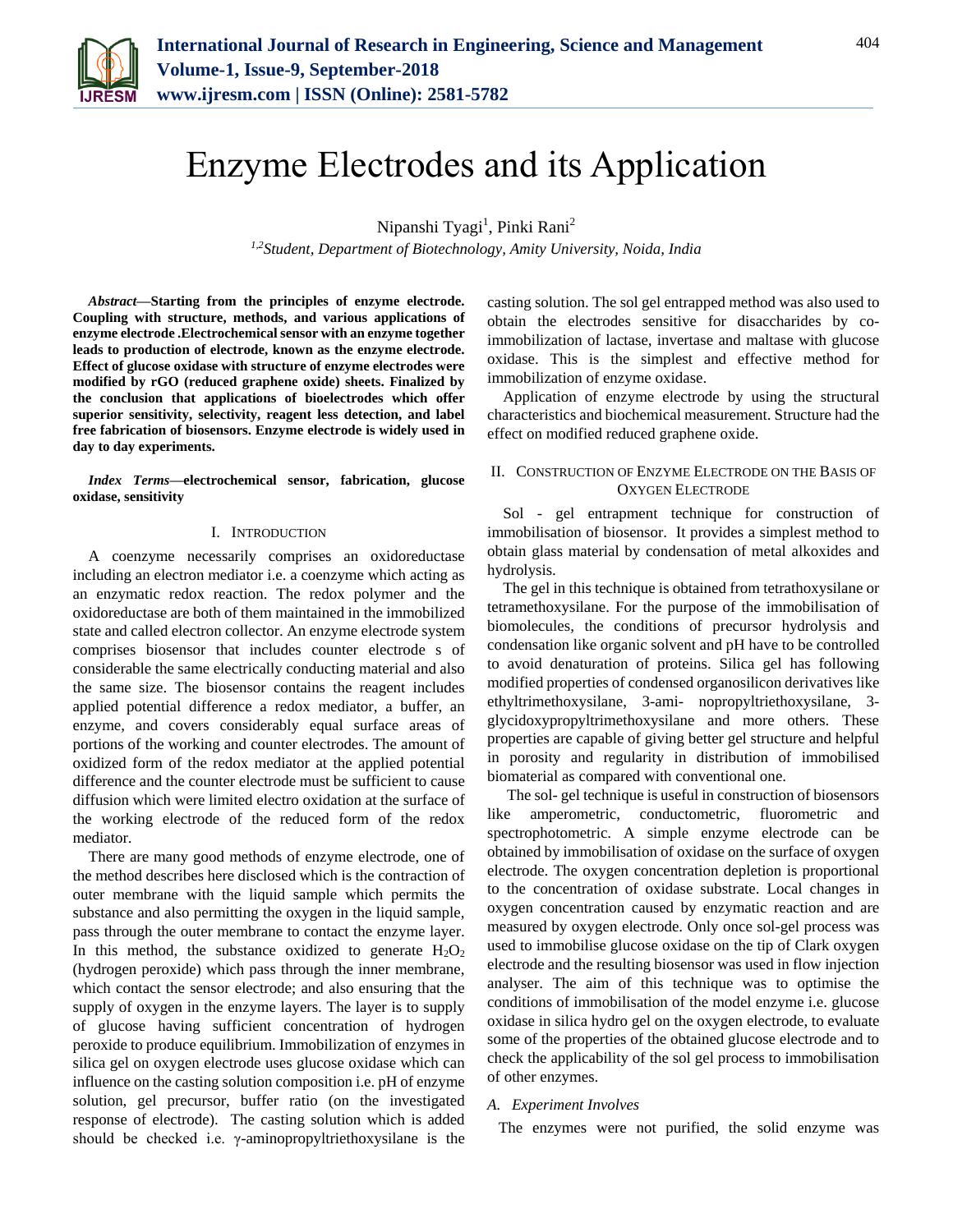

dissolved in phosphate buffer 0.05M, and pH is around 6.

The distilled water is not enough for the double distilled water is used throughout the construction. At lower pH than 6 i.e. 5.5 pH, 0.05 M acetate buffer were used.

| <b>TABLEI</b>                    |                                |
|----------------------------------|--------------------------------|
| <b>EXPERIMENT</b>                |                                |
| Name of reagent                  | Composition                    |
|                                  |                                |
| Invertase                        | baker's yeast solid, 500 U/mg, |
|                                  | Sigma                          |
| bovine liver                     | solution, 155 000 U/ml, Serva  |
| β-glucosidase                    |                                |
| Aspergillus oryzae               | solid, 3.8 U/mg, Sigma         |
| Escherichia coli                 | solid, 388 U/mg, Sigma         |
| $\beta$ -galactosidase           | Lactase                        |
| Aglucosidase                     | Maltase                        |
| almonds                          | solid, 6.6 U/mg, Sigma         |
| butyryl Pseudocholinesterase     |                                |
| Phenolase                        |                                |
| ascorbate oxidase from cucurbita | solid, 146 U/mg, Sigma         |
| species                          |                                |
| laccase                          | solid, 180 U/mg, Sigma         |
| tyrosinase                       | solid, 3 000 U/mg, Sigma       |
| choline oxidase from Alcaligenes | solid, 14 U/mg, Sigma          |
| species cholinesterase           |                                |
| galactose oxidase                | solid, 16 U/mg, Sigma          |
| horse serum                      | solid, 8.7 U/mg, Sigma         |

## *B. Apparatus*

Galvanic silver-zinc oxygen electrode CTN-920.S is used to measure the dissolved oxygen. The results of measurements are expressed as the percentage of oxygen concentration in saturated solution from air at given conditions i.e. pressure and temperature.

#### *C. Immobilisation of the Enzymes and Electrode Preparation*

TABLE II SOL- GEL TECHNIQUE'S STOCK SOLUTION SOL I SOL II 4.5 ml TEOS 5 ml of TMOS 0.1 ml 0.1 M HCl 0.05 ml 0.1 M HCl

Stiring at room temp [3h] Stiring at room temp [15 min]

The casting solution was prepared by mixing 200 µl of the enzyme solution with sol solution and buffer of pH ranging from 5 to 8.9. 20 µl of this mixture was dropped immediately after mixing on the surface of oxygen electrode covered with nylon mesh. The mesh was fixed on the electrode by rubber Oring and was used as a mechanical holder of gel layer because of the poor adhesion to the Teflon® membrane of oxygen electrode. 1.4 ml  $H_2O$  1.0 ml  $H_2O$ 

As a result for example, Glucose electrode is a model enzyme glucose oxidase was used because of its high stability, activity, selectivity and very well-known properties is constructed and immobilized by this technique.

These enzyme catalyses the reaction:

2 2 GOD β-D-glucose + O2  $\rightarrow$ gluconic acid + H O

The depletion of oxygen concentration is the measure of glucose concentration.

The technique of immobilisation by sol-gel transition on the tip of oxygen electrode can be applied to different enzymes to obtain enzyme electrodes.

To avoid the denaturation of the enzyme by ethanol, the ratio (water to sol ratio) should be high, thus to obtain electrode with high sensitivity.

#### III. METHOD OF USING ENZYME ELECTRODE

Disclosed is a method of assaying a high concentration of a substance in a liquid sample with a polarographic cell. The cell contains an electrode assembly which includes:

- A reference electrode
- A hydrogen peroxide sensor electrode which contains a laminated membrane covering the liquid sample contacting face of sensor electrode.

The laminating membrane has:

- An outer membrane which have the permeability for substances and oxygen.
- An inner membrane which is permeable to hydrogen peroxide and located adjacent the face of sensor electrode
- An enzyme layer in between these two membranes, the enzyme in the enzyme layer can oxidize the substance to generate hydrogen peroxide.

#### *A. What is involved in the method?*

Method includes the contact of the outer membrane with the liquid sample, which allows the substance and oxygen to pass through the outer membrane to contact the enzyme layer. In enzyme layer, substance is oxidized to generate hydrogen peroxide. generated hydrogen peroxide passes from enzyme layer to inner membrane to contact the sensor electrode; and ensuring that the supply of oxygen in the enzyme layer relative to the supply of oxygen in the enzyme layer relative to the supply of glucose is sufficient to produce an equilibrium concentration of hydrogen peroxide, which generated a steady state response at the sensor electrode proportional to the concentration of the substance in the liquid sample.

#### IV. APPLICATIONS OF ENZYME ELECTRODE

Enzymes applications are wider and its use has increased in analytical tools in clinical diagnosis, food analysis and to control pollution. In the analytical application of immobilized biocatalysts, enzyme electrodes are at the leading edge. Before this time biosensors are described in many papers to determine many substrates such as inhibitors, prosthetic groups, activators, enzyme activities, antigens, haptens, and microorganisms.

There are analyzers such as Roche Lactate Analyzer 640 which are based on enzyme electrodes, and these are commercialized for the determination of following metabolites of the sucrose, lactose, and alpha-amylase activity.

- Galactose
- Glucose
- Uric acid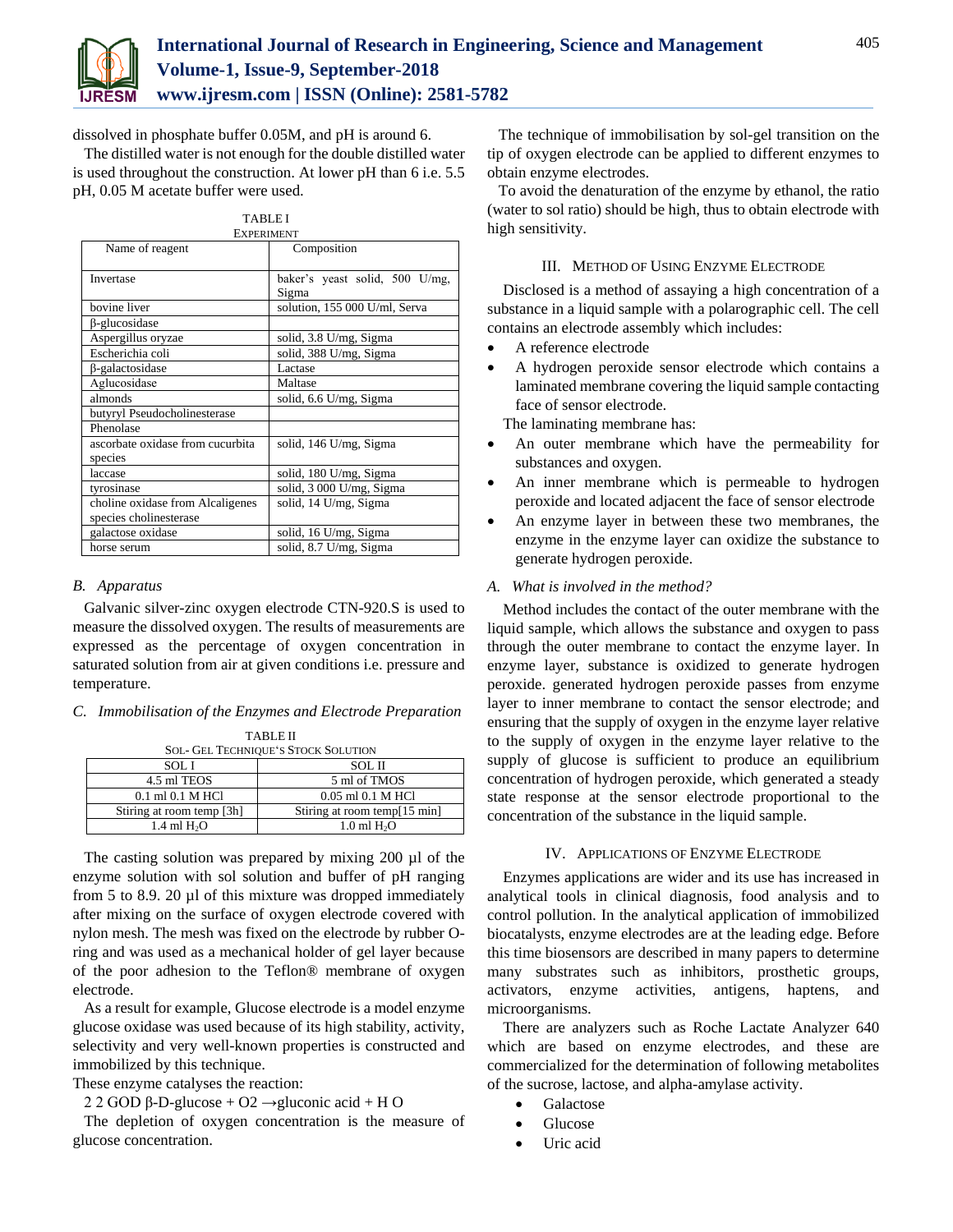

- Choline
- Lysine
- Ethanol
- Lysine
- Lactate

# *A. Potential of Enzyme Electrodes*

## *1) Easy to operate*

When we get something new method then the main thing to accept that method is its operation. If it is simple then we will accept it. Urea concentration in serum is an important diagnostic parameter in kidney disease and for dialysis control of artificial kidneys so for this urease-based potentiometric sensors are established. Ampherometric urea sensor are developed which are based on the pH-dependent anodic oxidation of hydrazine and advantage of this is

- Good reproducibility
- Calibration curve is linear
- In an hour throughout of around 40 samples
- Urea monitoring of dialysis patients

There is a great combination of urea sensor with the glucometer which is applied in urea monitoring of dialysis patients. This method has a lower cost and it also reduces the discomfort of the patient.

To measure the activity of alanine aminopeptidase

Hydrazine oxidation which is a simple electrode reaction is used to measure it. Hydrazide is used as a substrate, and the formed hydrazine is then coupled to a color-forming reaction.

# *2) Optimal sample frequency*

Enzyme-electrode-based analyzers are limited to a maximum of about 100 samples per hour.

When there is a loading of the high enzyme, the membranecovered electrodes depends both on the following:

- Characteristic diffusion time, i.e. the internal diffusion
- Time profile in the cell compartment

# *3) Extension of new substances*

Monoenzyme electrode determined a limited number of substances because the co-substrate and product formed are electrochemically inactive. Therefore, readily measurable substances have to be formed in enzyme reaction coupled sequentially or in parallel to the analyte conversion. There can be two outcomes:

Either the sequentially acting enzyme are co-immobilized in the membrane system in front of the electrode

The preceding enzyme reaction is established in a reactor upstream of the enzyme electrode.

For (glucose oxidase) GOD sandwich membrane, a characteristic diffusion time of half a minute was determined with the enzyme- loading factor of about a thousand.

# *4) Adapted sensitivity*

By using substrate amplification, the sensitivity of the

enzyme electrodes can be enhanced if substrate concentration in the nanomolar range is to be determined. Conditions should be operated in such a manner that one enzyme catalyzes the regeneration of the substrate of the second enzyme. To achieve this, we can couple the respective oxidase and dehydrogenase, and by kinases.

# *5) Improved specificity*

Inhibitors and some alternative substrates may interfere with the enzymatic analyte conversion and may cause a serious problem in working of enzyme sensor. Loss of specificity of the biosensor may be also introduced at the level of the electrochemical indicator reaction.

We can eliminate interfering substances by enzyme-catalyzed reactions

Some examples:

1) Coal electrode Interference by ascorbic acid Eliminating enzyme: ascorbate oxidase Analyte: catecholamines

2) Invertase-GOD- $H_2O_2$  amyloglucosidase-GOD  $H_2O_2$ Interference by glucose Eliminating enzyme: GOD- catalase Analyte: sucrose and maltose

3) Invertase-GOD-O<sup>2</sup> Interference by glucose Eliminating enzyme: hexokinase Analyte: sucrose

4) LOD-LDH-O<sup>2</sup> Interference by lactate Eliminating enzyme: LMO Analyte: pyruvate

5)  $GOD-H<sub>2</sub>O<sub>2</sub>$ Interference by ascorbic acid and uric acid Eliminating enzyme: laccase Analyte: glucose

6) HDME Interference by  $O_2$ Eliminating enzyme: GOD- catalase Analyte: NAD<sup>+</sup>, pyruvate

# V. CONCLUSION

- Sol-gel transition technique of immobilization on the tip of oxygen electrode can be applied to different enzymes to obtain enzyme electrodes i.e. construction of enzyme electrode.
- To obtain high sensitivity the ratio of water to sol during gel formation must be high to avoid the denaturation of the